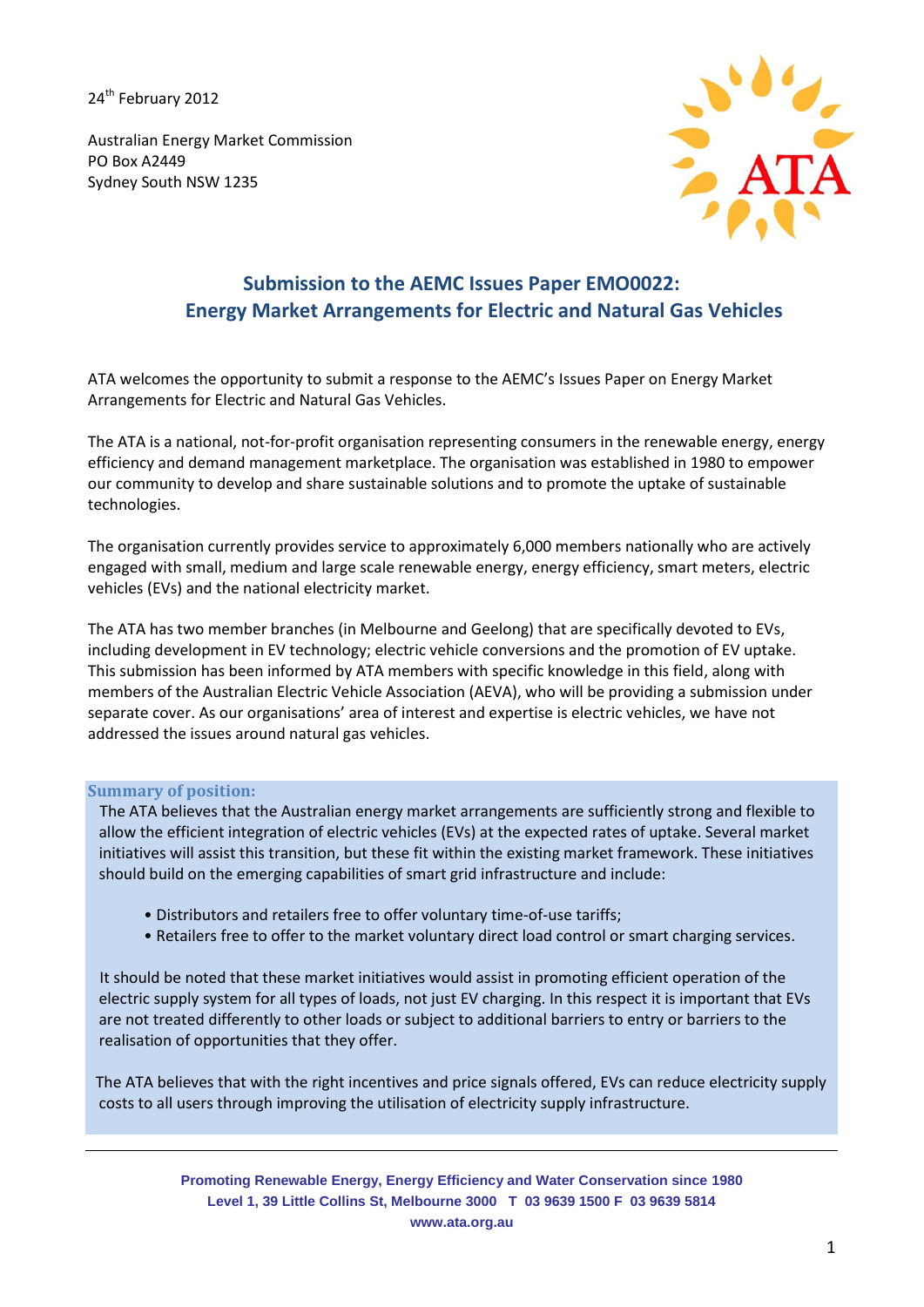# **Question 1: Assessing the take-up of EVs**

Our expectations for the uptake rate would be at least in the 'central range' and we believe that the demand for EV's will exceed supply until at least 2015. This view is based on current Australian policy settings for financial support of electric vehicle uptake, relative cost of vehicles in Australia (high by international comparisons) and the forecast differential between electricity and oil prices. Increasing oil prices, particularly shocks caused by supply disruptions, would drive a proportionate increase in the uptake of EVs.

The Issues Paper notes that the AECOM estimates are comparable to targets set by international governments, but it is important to realise that these countries that have set targets have generally also put in place subsidy mechanisms and other supporting policies to encourage uptake and would therefore be expected to have higher uptake rates than in Australia where there are negligible subsidies for electric vehicles.

# **Question 2: Cost of additional system peak demand**

The estimates of cost provided in the Issues Paper, particularly for the unmanaged charging option which represents a worst case and extremely unlikely scenario, are at the upper bounds of possibility for the following reasons:

- The analysis assumes like-for-like replacement of vehicles and trips from internal combustion to electric. Barring a major breakthrough in battery technology and price, the fundamentals of EV design indicate use of small to medium size vehicles used mainly for typical daily commuting rather than long-distance applications. Therefore the electricity consumption and charging demands are likely to be lower than forecast in the Issues Paper.
- From our experience, early EV adopters are likely to be attuned to environmental and electricity  $\bullet$ supply issues and will actively seek time-of-use (TOU) tariffs or schedule charging outside of daytime PV feed-in-tariffs such that there will never be a truly "unmanaged" scenario.
- The rapid uptake of distributed PV solar and the offset that this will provide against daytime  $\bullet$ recharging is not factored in to the analysis in the Issues Paper.
- The analysis presented in the Issues Paper looks at system demand at the transmission level which is a poor model for the costs imposed by peak demand. The majority of peak network costs are at the distribution level, not the transmission level, and the effect on distribution network peaks needs to be fully assessed in order to calculate the cost of increasing peak demands. For example, evening charging at a commercial precinct may have little impact of local distribution network peak demand.
- Overseas experience has shown that EV owners in general will attempt to minimise cost by shifting charging times to those that have a lower rate (i.e. night time off peak)

We believe that if TOU tariffs are made readily available, the cost of increased system peak demand will be minor and that any increased costs will be more than offset by increased network utilisation, thereby leading to lower network and supply prices for all electricity customers.

Even in a worst-case "unmanaged" scenario, the increase in peak demand due to electric vehicles is likely to be far less than the peak demand caused by air conditioning.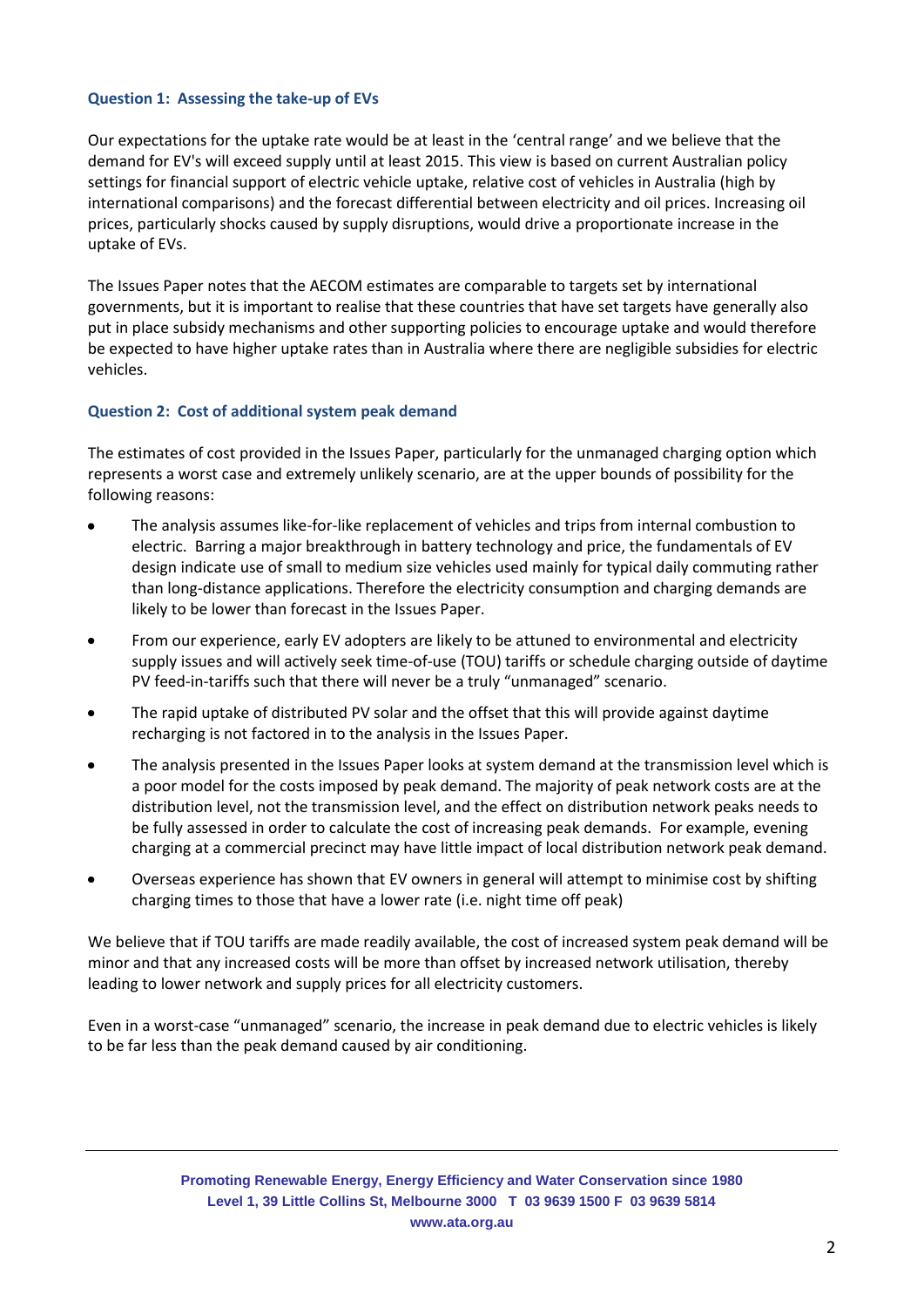# **Question 3: Costs imposed by EVs on electricity markets**

Considerations such as Frequency Control Ancillary Services (FCAS) and clustering of load are not particular to EVs and will be negligible compared to the major drivers of peak load such as airconditioning. Unlike air-conditioning, EV charging demand is expected to be highly responsive to TOU tariffs. EV uptake is likely to increase network utilisation leading to lower network and supply prices for non-EV electricity customers.

EV uptake will not drive the need to replace ageing infrastructure. Asset replacement is a lifecycle asset management decision based on the condition of the asset, not demand growth or utilisation.

It is important to distinguish costs to the general electricity market from costs to the consumer. If an EV owner invests in a smart charging system (either individually or through their retailer), this cost is not borne by the market, but will result in a benefit to the electricity market.

#### **Question 4: Benefits of EVs on the electricity market**

The benefits of EV uptake have not been quantified in the Issues Paper. We believe that the benefits should be quantified so that it can be assessed against costs. As we have identified above, we believe that the increase in supply system utilisation driven by EV uptake will more than offset any increase in peak demand costs, thereby leading to lower supply prices per kWh for all electricity customers.

#### **Question 5: Nature of service provided when an EV is charged**

We do not see the need for changes to electricity market frameworks regarding retailing of electricity for electric vehicle charging. Whether a charging provider considers their product to be electricity or mobility is irrelevant to the electricity market framework. The same applies to existing retailers that may view themselves as energy service providers rather than simply electricity vendors. If an EV charging service provider wishes to follow a business model that avoids them becoming a retailer, there is always the option for the company to contract with an existing retailer and act as an intermediary.

It is also important to realise that charging service providers are not required to charge an EV. Almost all home charging is currently via standard residential electricity retail agreements, and this trend is likely to continue into the future even if specialised plugs or charging points are required to be installed.

#### **Question 6: Should EVs be treated differently as against other loads**

From a market framework perspective, there is no need to treat EVs differently to other loads in the electricity supply system. The concept of open access should prevail. Like all load types, EV charging loads will be responsive to market signals.

Development of mechanisms to address peak demand and improve the efficiency of the electricity market such as smart grid technologies should take a portfolio view of ALL loads in the marketplace, rather than attempt to single out specific load types. However, the particular beneficial characteristics of EVs (deferrable, controllable, and potentially reversible load) should be taken into account when considering demand side participation strategies such that these benefits may be realised.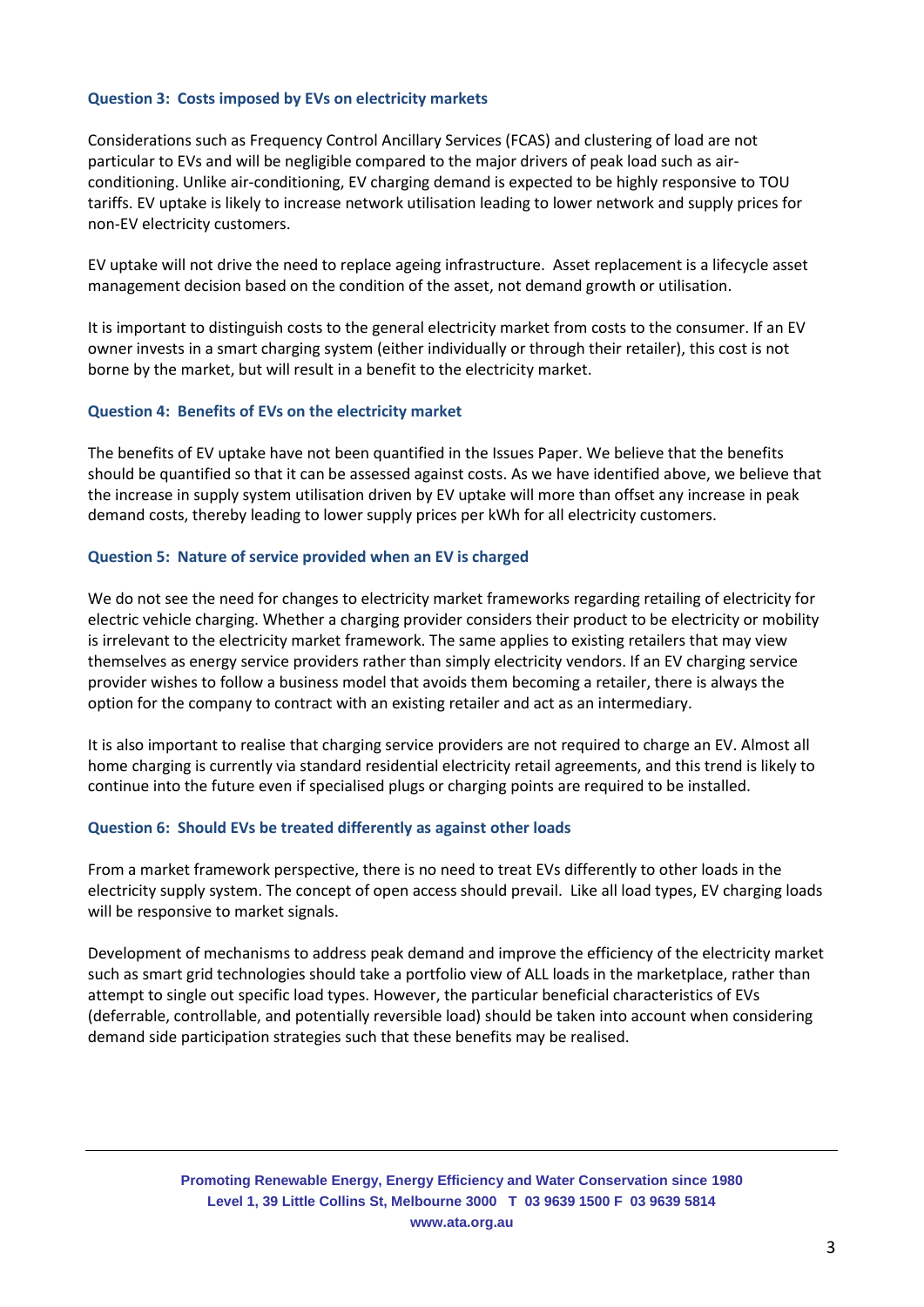# **Question 7: EV metering issues**

There is no need for EVs to be separately metered. Metering on EVs would be very costly and likely unworkable given the many and varied manufacturers and converters of EVs. Sub-metering & roaming NMIs could provide some market benefits, however it should be up to a charging service provider to determine these benefits and to capture the value of these benefits in their business models. This approach has been considered overseas and found to be less than desirable.

Any metering costs of such business models should be paid for by the charging service provider as part of their business costs and not recovered through general distribution network tariffs in the way that standard metering charges are recovered.

# **Question 8: Options for EV charging**

There are no changes required to regulatory arrangements to allow different battery charge management scenarios. Electricity retailers face all the price signals to efficiently pass these signals through to EV charging consumers, either via tariff structures or delegated through controlled charging services.

To ensure maximum efficiency, distribution and transmission network service providers need to be able to pass time of use price signals through to retailers so that these can be incorporated into the price structures that retailers offer consumers. This is reliant on smart meter technology being rolled out nationally.

# **Question 9: Retail pricing and EVs**

Where electricity prices are still regulated, a regulated off-peak option should be made available. This will ensure that the benefits of load shifting (of all loads including EVs) may be captured and reflected in the lower off-peak price. If EV charging is specifically targeted, there could be a perception of discrimination and we strongly recommend against adoption of this strategy.

#### **Question 10: Structure of retail pricing for EVs**

Consumers are extremely price sensitive to perceived transport costs as evidenced by the long queues caused by small reductions in the petrol price. Constant re-charging at peak times with current TOU price levels would be an additional cost most consumers would actively avoid.

Innovative tariff structures including dynamic and critical peak tariffs can increase the opportunities for electricity consumers to benefit from emerging technology regarding home energy management to assist demand management and lower costs for all users.

Retailers should be encouraged to offer, but not mandate, such tariff structures to all consumers. Any new tariff structures will require regulatory safeguards to ensure that consumers are protected from hardship that could occur from excessively high charges due to unfamiliarity with such tariffs.

#### **Question 11: Network pricing and EVs**

EVs should not be treated any differently to other loads from a network pricing perspective. Network service providers should be allowed to offer innovative tariff structures to retailers, including dynamic and critical peak tariffs in order to increase the opportunity of electricity consumers to better manage their demand and lower their cost of power for all end uses, including EVs.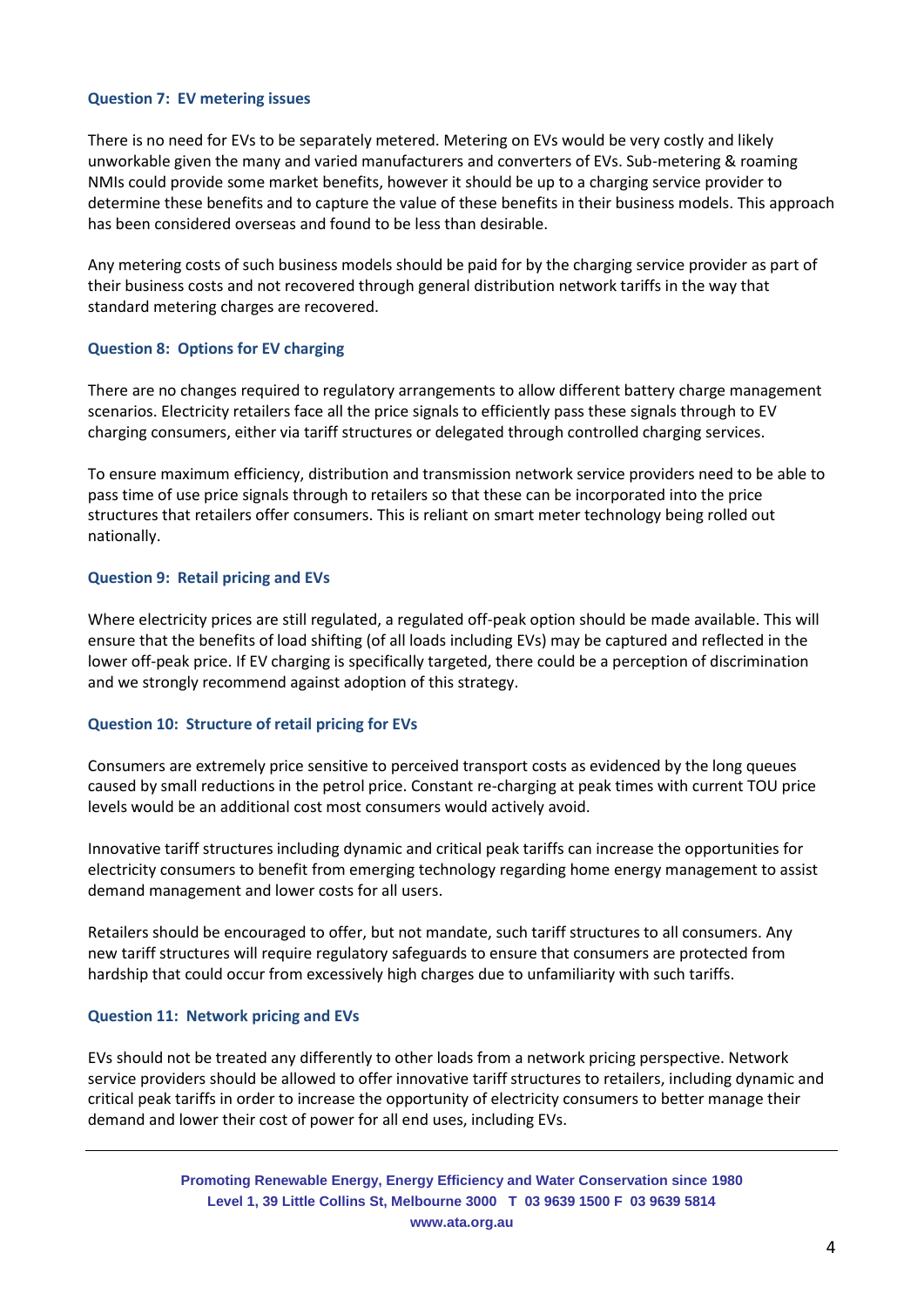# **Question 12: Forecasting the take up of EVs for the network operator and NSP**

Network service providers and operators are already tracking the likely uptake of EVs in the same way that they track the uptake (and growth) of air-conditioning demand and solar PV systems. There are no regulatory measures required to ensure the forecasting of EV uptake by NSPs and network operators as this forms part of their standard business processes.

There is likely to be detailed information about the location of electric vehicle registrations from vehicle registration agencies which will lead to well calibrated forecasts of continuing EV uptake. By contrast this level of information is not available for other major loads such as air-conditioning.

# **Question 13: Network Issues: Connection services**

Safety is a key issue regarding connections and all electrical work should be undertaken by licensed electricians. If households connect their EV charging via a third party provider then the responsibility for electrical safety falls on the charging service providers which should be regulated. The standard connection capacity of new dwellings should take into account the likely installation of EV charging.

# **Question 14: Network Issues: Network reinforcement and augmentation**

The best way to apportion costs of network reinforcement and augmentation is not based on connection capacity but via dynamic pricing. Offering TOU tariffs to all consumers (including EV owners) will provide an incentive for off-peak charging and ensure that increases to peak demand are minimised and that network utilisation will actually increase.

In this respect, EV owners will be lowering network costs to all users. Network augmentation will continue to be driven by air-conditioning demand and increasing housing density. A user-pays approach would be more suited to appliances such as air-conditioners that tend to naturally increase demand at peak times, are not a deferrable load and for which there is likely to be relatively low price elasticity due to the high value placed on concentrated and short periods of cooling.

#### **Question 15: Retail Issues: Retailer and NSP exemptions and embedded networks**

It would be preferable for EV charging in an embedded network to be classified as on-selling with an automatic exemption. However, there would likely need to be a limit on connection point capacity for each embedded network and consideration of whether EV charging constitutes the major use of the embedded network or an ancillary use.

#### **Question 16: Retail Issues: Settlement**

We do not consider that EVs will create wholesale settlement issues that require changes to the electricity market. Settlement between different retailers or between a retailer and a third party charging provider can be made under current arrangements.

#### **Question 17: Retail Issues: Licensing arrangements**

Automatic exemptions should apply for low capacity or ad-hoc charging arrangements, particularly for provision of low level 10 or 15amp charging. This would cover, charging away from home at locations such as motels, hotels, public car parks places of employment. In these cases, there would still be a primary retailer for the supply to the location.